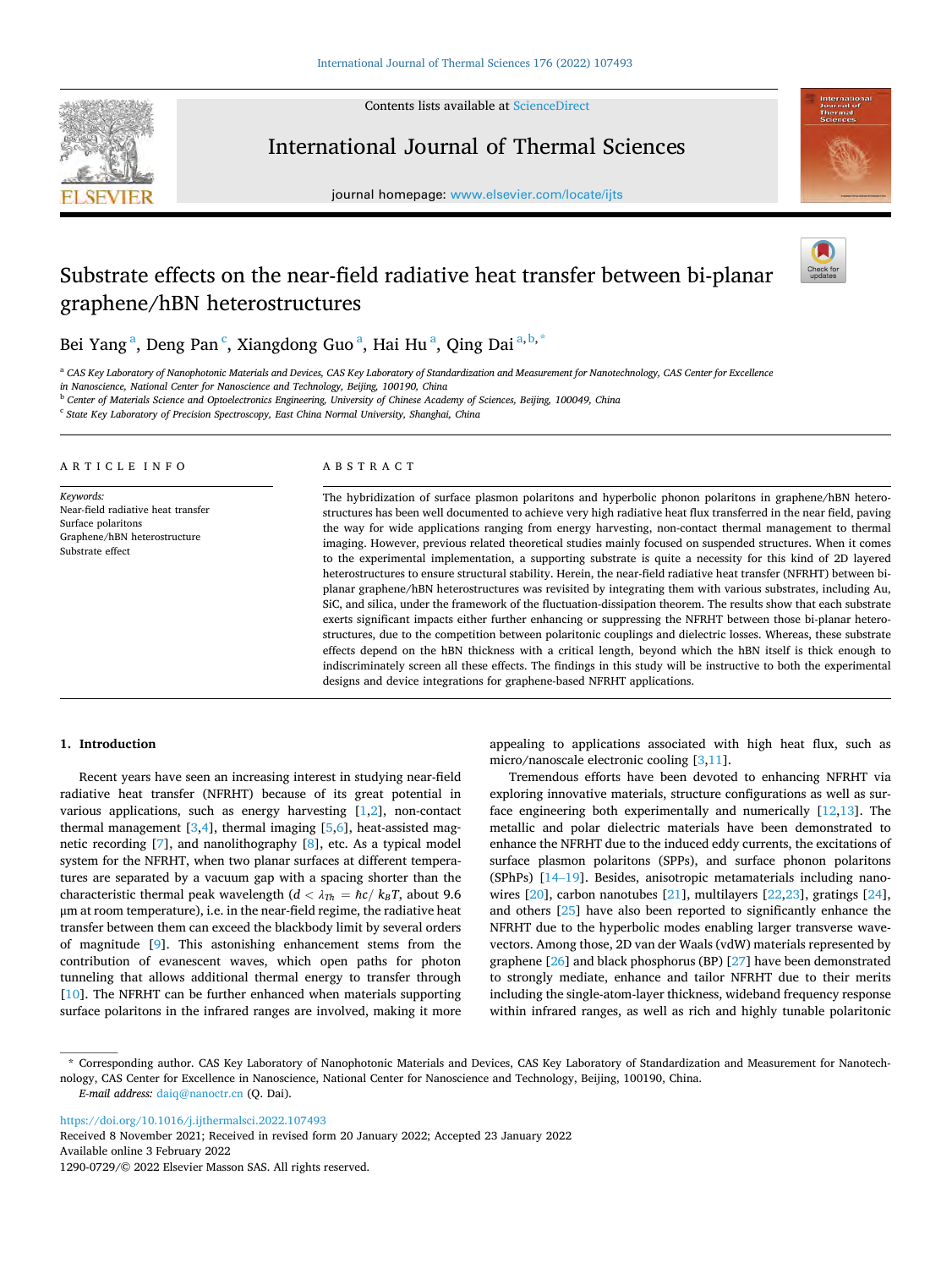<span id="page-1-0"></span>modes. Vertical multilayered heterostructures via restacking exfoliated and/or epitaxial vdW layers provide an ideal material platform to deliver new optical responses beyond those of the individual constituents through effective coupling between various polaritonic modes, thus enabling to further enhance and tailor the NFRHT. For instance, the in-plane anisotropy of layered BP together with its highly tunable SPPs has been exploited to modulate the NFRHT by the mechanical rotation [[27,28](#page-6-0)]. Besides, the hybridization of SPPs and hyperbolic phonon polaritons (HPPs) in graphene/hBN heterostructures yielded new polaritonic modes featuring as much stronger field confinement and lower energy losses [[29\]](#page-6-0). When these heterostructures are symmetrically arranged into a bi-planar configuration separated by a vacuum nanogap, the hybridized modes can promote the photon tunneling and enhance the NFRHT far beyond the blackbody limit by 4 orders of magnitude [\[30](#page-6-0)]. This has been numerically investigated in some literature in terms of both single-layered and multilayered configurations [30–[32\]](#page-6-0). However, these studies were all based on suspended structures with very thin hBN layers, ignoring the possible effects of substrates. When considering experimental implementations, a supporting substrate is quite a necessity for these 2D layered heterostructures to ensure structural stability. In fact, both SPPs and SPhPs are strongly sensitive to the dielectric environments or supporting substrates, due to the interactions with surrounding phonons, accumulated charges, and impurities, etc. [\[33](#page-7-0)], which greatly impact their properties and thus the NFRHT between.

Therefore, in this study, we theoretically reexamined the NFRHT between graphene/hBN heterostructures by respectively integrating them with various substrates including Au, SiC, and silica. The role that these substrates play in terms of enhancing or suppressing NFRHT was particularly addressed, together with the underlying mechanisms.

# **2. Model system**

Fig. 1a) schematically illustrates the NFRHT between two parallel planar heterostructures separated by a vacuum gap with a distance of *d*. Each heterostructure consists of a top graphene monolayer, a thin hBN spacer layer with a thickness  $h_{hBN}$ , and a bottom substrate with a thickness of 2 μm. These heterostructures are at thermal equilibrium but under different temperatures. The emitter is at a relatively higher temperature of  $T_h$  while the receiver is at a lower one of  $T_c$ . In this study,  $T_h$  is set to be 323 K while  $T_c$  keeps at room temperature of 300 K. Note that the surface polaritons will be thermally excited on the whole surfaces of both heterostructures, and Fig. 1a) is only for schematic demonstration.

#### *2.1. Material properties*

Previous studies on NHRHT between graphene-based hetero-

structures modeled graphene as a surface current through its 2D conductivity that exerts on the beneath media [[30,](#page-6-0)[32](#page-7-0)]. Equivalently, the graphene can also be treated as a finite layer with a thickness of  $h_{g}$  and characterized by an effective dielectric function [\[34](#page-7-0)]

$$
\varepsilon(\omega, h) = 1 + \frac{i\sigma(\omega)}{\varepsilon_0 \omega h_g},\tag{1}
$$

where  $\varepsilon_0$  is the vacuum permittivity,  $\omega$  is the angular frequency, and  $\sigma$  is the in-plane optical conductivity of graphene. The surface conductivity can be fully captured by the Kubo formula [\[35](#page-7-0)]*,* which at the room temperature *T*, i.e.,  $k_B T \ll E_F$ , can be adequately approximated as [\[36](#page-7-0)]

$$
\sigma = \frac{ie^2 E_{\rm F}}{\pi \hbar^2 (\omega + i\tau^{-1})} + i \frac{e^2}{4\pi \hbar} \ln \left[ \frac{\dot{Z}|E_{\rm F}| - \hbar (\omega + i\tau^{-1})}{2|E_{\rm F}| + \hbar (\omega + i\tau^{-1})} \right], \tag{2}
$$

where the two terms on the right denote the contributions of intra- and inter-band transitions, respectively. Besides,  $\tau = \mu_{\rm cm} E_{\rm F}/ev_{\rm F}^2$  is the relaxation time,  $\mu_{cm}$  is the carrier mobility,  $E_F$  is the doped graphene Fermi energy or chemical potential, and  $v_F$  is the Fermi velocity. In this study, parameters for graphene monolayer [[37\]](#page-7-0) were adopted ash<sub>g</sub> = 0.334 *nm*,  $\mu_{cm} \approx 2000 \text{ cm}^2 / (\text{V} \cdot \text{s})$ ,  $E_F = 0.3 \text{ eV}$ ,  $\nu_F = c/300 = 10^6 \text{ m/s}$ , unless otherwise specified.

Hexagonal boron nitride (hBN) is a natural hyperbolic material that supports HPPs within the reststrahlen bands (RBs), which are defined by the material itself and locate within phonon frequencies of transverseoptical (TO) and longitudinal-optical (LO). The RBs are characterized by a negative real part of the dielectric constant, based on which two types of HPPs can be excited in the hBN layer (Type I:*ε*<sup>⊥</sup> *>* 0*, ε*‖ *<* 0; and Type II: $\varepsilon_{\perp}$  < 0,  $\varepsilon_{\parallel}$  > 0). The infrared optical response of hBN has been extensively investigated via both experimental measurements and firstprinciple calculations [\[38,39](#page-7-0)]. A consensus has been reached that both the in-plane and out-of-plane dielectric function can each be approximated by the well-known Lorentz model as

$$
\varepsilon_{\text{hBN,m}} = \varepsilon_{\infty,\text{m}} \left[ 1 + \frac{\left( \omega_{\text{LO,m}} \right)^2 - \left( \omega_{\text{TO,m}} \right)^2}{\left( \omega_{\text{TO,m}} \right)^2 - \omega^2 - i\omega \Gamma_m} \right],
$$
(3)

where subscript  $m = \perp$  or  $\parallel$ , denotes the in-plane and out-of-plane component corresponding to the direction perpendicular or parallel to the optical axis, respectively; *ε*∞*,*m is the high-frequency permittivity;  $ω_{LO,m}$  and  $ω_{TO,m}$  are the LO and TO phonon frequencies, respectively; and *Γm*is the damping constant. Here the fitting parameters are given as  $[38,39]$  $[38,39]$  $[38,39]$ :  $\varepsilon_{\parallel,\infty} = 2.8$ ,  $\omega_{\text{LO},\parallel} = 845 \text{ cm}^{-1}$ ,  $\omega_{\text{TO},\parallel} = 785 \text{ cm}^{-1}$ ,  $\Gamma_{\parallel} = 1 \text{ cm}^{-1}$ ; while  $\varepsilon_{\perp, \infty} = 3$ ,  $\omega_{\text{LO},\perp} = 1630 \text{ cm}^{-1}$ ,  $\omega_{\text{TO},\perp} = 1395 \text{ cm}^{-1}$ ,  $\Gamma_{\perp} = 2 \text{ cm}^{-1}$ . As displayed in Fig.S1 a) in the supplementary information (SI), the shaded regions indicate that HPPs can be excited in two RBs. It



**Fig. 1.** a) Schematic diagram of NFRHT between bi-planar graphene/hBN/substrate heterostructures separated by a vacuum gap; b) Insets for detailed layers of one planar heterostructure.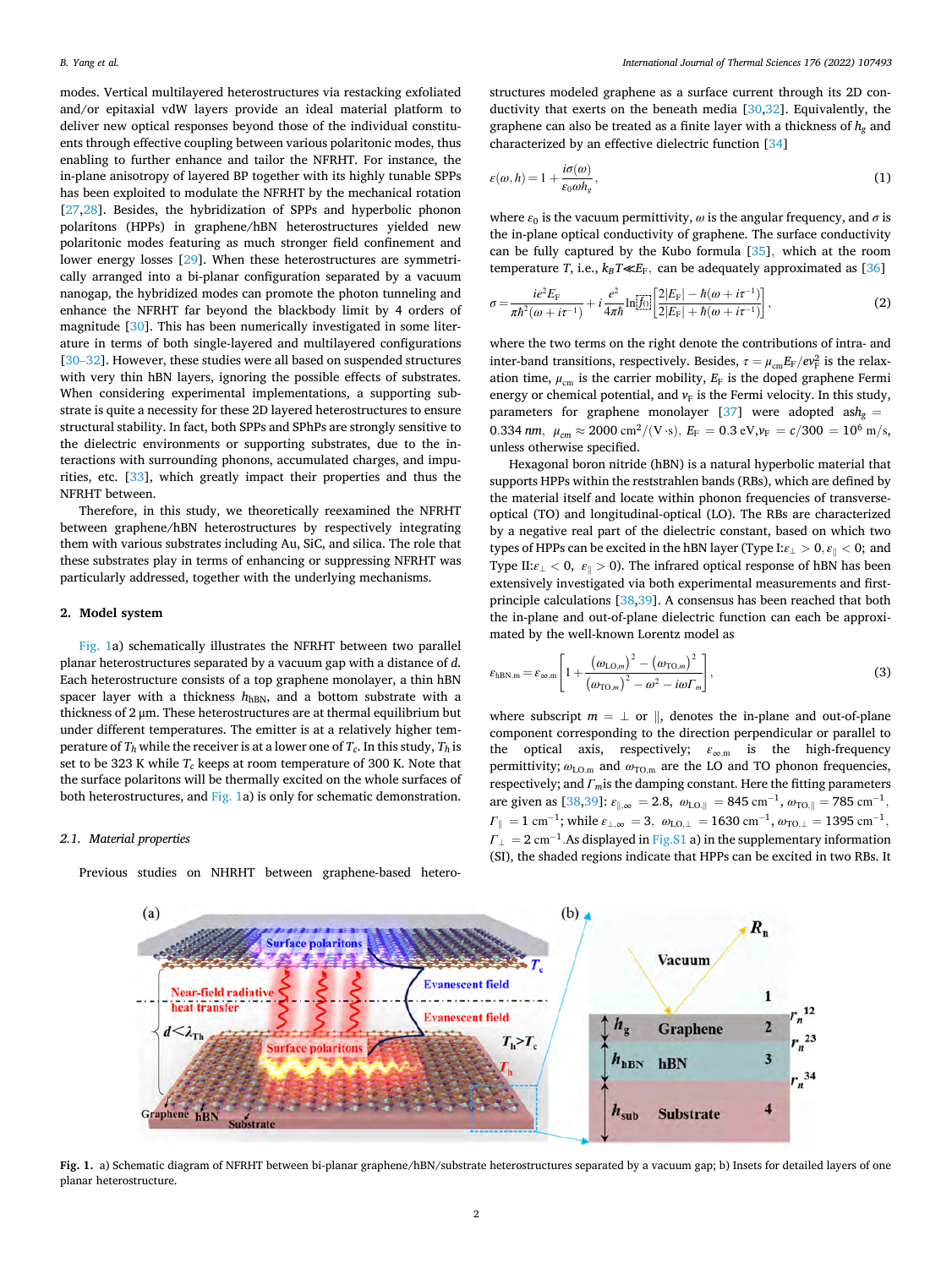<span id="page-2-0"></span>should be noted that for very thin layers, the inherent dielectric loss of hBN becomes larger where the phonon damping constant Γ should take larger values [[40\]](#page-7-0). This effect was not considered in the present study. The dielectric functions for Au, SiC, and silica can be found in Ref. [\[41](#page-7-0)].

## *2.2. NFRHT calculation based on fluctuation-dissipation theorem*

In this study, we focus on the NFRHT between bi-planar structures, which are constructed by two identical units and separated by a vacuum gap, just as the system of our main interest shown in [Fig. 1](#page-1-0)a) with detailed layer configurations in insets of [Fig. 1b](#page-1-0)). Based on the fluctuation-dissipation theorem (FDT), the radiative heat flux *q* can be calculated as [[42\]](#page-7-0).

$$
q = \frac{1}{4\pi^2} \int_0^\infty \left[ \Theta(\omega, T_1) - \Theta(\omega, T_2) \right] d\omega \int_0^\infty \left[ \xi_s(\omega, \beta) + \xi_p(\omega, \beta) \right] \beta d\beta, \tag{4}
$$

where the two structure units are assumed to be equilibrated at temperatures *T*<sub>1</sub> and *T*<sub>2</sub>;  $\Theta(\omega, T) = \hbar \omega / [\exp[\frac{f_0}{\omega}(\hbar \omega / k_B T) - 1]$  is the average energy of a Planck oscillator;  $\beta$  is the magnitude of the in-plane transverse wave vector; subscripts s and p denote s- or p-polarized modes, i.e., the transverse electric (TE) and transverse magnetic (TM) waves, respectively; and  $\xi(\omega, \beta)$  is the energy transmission coefficient.

As indicated by the second integral in Eq. (4),the total heat flux *q*  receives contributions of both the far-field ( $\beta \leq k_0$ , propagating modes) and near-field ( $\beta > k_0$ , evanescent modes). In the near field  $\beta > k_0$ , *ξ*(*ω, β*) is also termed photon tunneling probability (PTP). Note that the  $\int_{\alpha}^{\infty}$  (*a*) *j*, we can be transverse wave vector, i.e.,  $\int_{0}^{\infty}$  [ $\xi_{s}(\omega)$ ,  $β$ ) +  $ξ<sub>p</sub>(ω, β)$ ] $βdβ$ , is the spectral heat flux defining the heat flux per unit of frequency or photon energy [[25\]](#page-6-0).

The energy transmission coefficient  $\xi_n(\omega, \beta)$  in Eq. (4) can be obtained by considering the optical reflections in such multilayer systems

$$
\xi_n(\omega,\beta) = \begin{cases}\n\frac{\left(1 - |R_n|^2\right)^2}{\left|1 - R_n^2 e^{-2ik_0d}\right|^2}, & \beta \le k_0 \\
\frac{4\left[\text{Im}[\overline{f_0}](R_n)\right]^2 e^{-2|k_0|d}}{\left|1 - R_n^2 e^{-2ik_0d}\right|^2}, & \beta > k_0\n\end{cases}
$$
\n(5)

where the subscript  $n = s$ , p, i.e., the s- or p-polarization; $k_{z0}$  is the out-ofplane wavevector in the gap given by  $k_{z0} = (k_0^2 - \beta^2)^{1/2}$ ; *d* is the gap distance;  $k_0 = \omega/c$  is the vacuum wavevector; and  $R_n$  is the total Fresnel reflection coefficient of each structure unit, as seen in [Fig. 1](#page-1-0)b) for example. For suspended thin layers under $\beta \leq k_0, 1 - |R_n|^2$ should be replaced by  $1 - |R_n|^2 - |f_n|^2$ , where  $t_n$  is the transmission coefficient [[43\]](#page-7-0).

For the system illustrated in [Fig. 1a](#page-1-0)), the reflection coefficient  $R_n$  can be derived from the Fresnel equations for a four-layer structure shown in [Fig. 1b](#page-1-0)) via the scattering matrix method [\[17](#page-6-0)[,44](#page-7-0)]

$$
R_n = \frac{r_n^{12} + R_n^2 e^{2ik_c^n h_g}}{1 - r_n^{12} R_n^2 e^{2ik_c^n h_g}},
$$
\n(6)

$$
R_n^2 = \frac{r_n^{23} + r_n^{34} e^{2ik_c^h h_{\text{BBN}}}}{1 - r_n^{23} r_n^{34} e^{2ik_c^h h_{\text{BBN}}}},
$$
\n(7)

where  $h_{g}$  and  $h_{hBN}$  are the thicknesses of the graphene and hBN layers, respectively; the subscript denotes the regions of the heterostructure as labeled in the inset in [Fig. 1](#page-1-0)b, namely, 1, 2, 3, 4 corresponding to the air, graphene, hBN, and substrate layers. In consequence,  $r_n^{ij}$  is the reflectivity at the interface between layers *i* and *j*, decided by the Fresnel equations

$$
r_s^{ij} = \frac{k_z^{is} - k_{\bar{z}}^{is}}{k_z^{is} + k_z^{is}},\tag{8}
$$

$$
r_p^{ij} = \frac{k_z^{ip} \epsilon_{\perp}^j - k_z^{jp} \epsilon_{\perp}^i}{k_z^{ip} \epsilon_{\perp}^i + k_z^{ip} \epsilon_{\perp}^i}
$$
(9)

where

$$
k_z^{is} = (\varepsilon_{\perp}^i k_0^2 - \beta^2)^{1/2}, \ \ k_z^{ip} = \left(\varepsilon_{\perp}^i k_0^2 - \frac{\varepsilon_{\perp}^i}{\varepsilon_{\parallel}^i} \beta^2\right)^{1/2}
$$

To establish the connection between the NFRHT and surface polaritons between these bi-planar heterostructures, the dispersion relation for the cavity surface polariton modes supported by the vacuum gap can be calculated as the solution of the following equation [[17\]](#page-6-0).

$$
1 - R_n^2 e^{-2ik_{30}d} = 0 \tag{10}
$$

which is the denominator in the expression of  $\xi_p$  ( $\beta > k_0$ ) in Eq. (5)).

For convenience, two dimensionless parameters are defined to quantitatively compare the NFRHT performances of various heterostructures. NFRHT enhancement factor *θ* is defined as the near-field heat flux transferred between these bi-planar heterostructures normalized by the far-field blackbody limit under the same thermal gradient, given by

$$
\theta = q / \sigma_{SB} (T_h^4 - T_c^4), \qquad (11)
$$

where  $\sigma_{SB}$  is the Stefan-Boltzmann constant given as  $\sigma_{SB} = 5.67 \times$  $10^{-8}$  *W/*( $m^2K^4$ ).

Meanwhile, relative NFRHT enhancement factor*φ*is defined to characterize the substrate effects by comparing NFRHT under cases of these heterostructures with and without substrates, calculated as

$$
\varphi = \frac{q_{ws} - q_{wos}}{q_{wos}},\tag{12}
$$

where, the subscript "ws" and "wos" denote "with substrate" and "without substrate", respectively.

# **3. Results and discussions**

In this section, the NFRHT behaviors of various bi-planar suspended structures are modeled and analyzed first as benchmarks. Then substrates including silica, SiC, and Au are respectively integrated and their effects on the NFRHT are examined, with the underlying mechanisms particularly addressed.

#### *3.1. NFRHT properties in suspended structures*

The NFRHT behaviors between bi-planar suspended structures, including graphene monolayers, hBN thin layers, and graphene/hBN heterostructures, have been well reported in previous literature [30–[32\]](#page-6-0). Here, we reexamine them as benchmarks for better comparisons to stress the substrate effects.

As one can see in [Fig. 2a](#page-3-0)) for the case of two graphene monolayers, the PTP maxima resemble the dispersion relation of the cavity SPP mode (Eq. (10)) that emerges from the hybridization of the SPP modes of the two vacuum-graphene interfaces. Notice that the PTP maxima lie to the right of the light line, indicating that these modes correspond to evanescent waves. Hence, it is strongly supported that the NFRHT originates from the contribution of the cavity surface polaritons in our systems. Besides, it is clear from [Fig. 2](#page-3-0) that the graphene/hBN heterostructure outperforms both the bi-planar graphene monolayers and hBN layers in terms of enhancing the NFRHT. This stems from the effective hybridization of SPPs in graphene and HPPs in hBN that forms into two new collective modes as hyperbolic plasmon–phonon polaritons (HPPPs) inside the two RBs and the surface plasmon-phonon polaritons (SPPPs) outside [\(Fig. 2c](#page-3-0)). It is worth noting that the distinction between the electrodynamics in HPPPs and SPPPs is evident [[29\]](#page-6-0). The former features as guided waves that propagate through the entire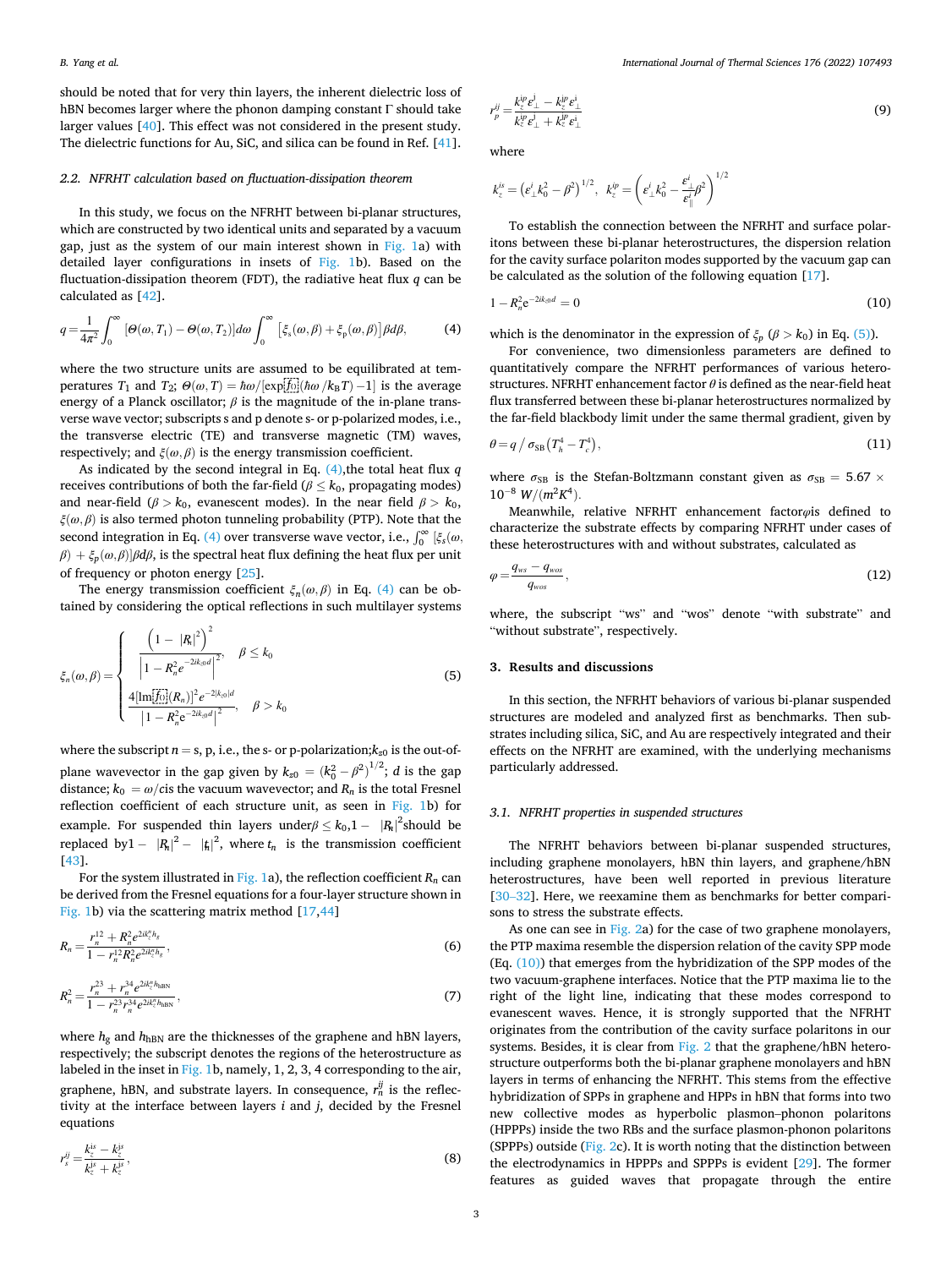<span id="page-3-0"></span>

**Fig. 2.** NFRHT property for various suspended structures: contour maps of PTP for a) graphene monolayers; b) thin hBN layers; c) graphene/hBN heterostructures. d) Corresponding spectral heat flux distributions for the above three suspended structures. Note that the light line is plotted as the white dotted line and the dispersion relation of cavity SPPs between two graphene monolayers is plotted as the blue solid line in Fig.2 a). (For interpretation of the references to color in this figure legend, the reader is referred to the Web version of this article.)

graphene/hBN; while the latter is surface modes confined at the interface of graphene/hBN, which decay evanescently both inside the hBN layer and the vacuum. It is the evanescent field of these SPPPs decaying exponentially inside the vacuum gap that dominates the NFRHT. As displayed in Fig. 2c, the bright bands appear mainly within the frequency ranges outside the two hyperbolic bands, indicating highly efficient photon tunneling mediated via SPPPs. This phenomenon is also clearly illustrated by the two peaks of the spectral heat flux profile for the graphene/hBN heterostructures in Fig. 2d. Note that each bright band in the PTP contour maps (Fig. 2a–c) consists of two branches since these polaritonic modes are simultaneously excited on both surfaces of the emitter and receiver, which are also referred to as cavity modes [\[14](#page-6-0), [25\]](#page-6-0). In addition, the general distinctions of characteristics in spectral distributions between SPPs and HPPs can also be observed in Fig. 2d. The SPP-mediated spectral heat flux for graphene monolayers with Fermi energy of 0.3 eV is quite broadband with frequencies ranging from 0 to 3.75  $\times$  10<sup>14</sup> rad/s but in a lower peak of about 5 nJ/(m<sup>2</sup> rad); while for 20-nm-thick hBN layers, HPPs are excited only within the two RB bands that result in the two sharp peaks of spectral heat flux profiles with a maximal peak value of about 15  $nJ/(m^2 \text{ rad})$ .

# *3.2. Substrates effects: enhancing or suppressing NFRHT?*

In this section, the NFRHT between bi-planar graphene/hBN heterostructures is investigated by integrating them with various substrates including Au, SiC, and silica, respectively. Here these substrates were chosen because they are among the most commonly adopted substrates in plasmonics. Besides, silica and SiC are typical polar dielectric materials that support SPhPs within infrared ranges and enable significantly enhanced NFRHT; while metals as Au support SPPs within a wide range from visible to infrared, which hold great potential as thermal emitters due to their high carrier concentrations [\[45](#page-7-0)]. The effects of other

substrates can be investigated using the same approach.

To study the substrate effects on the NFRHT, we start with cases where the hBN layer has a thickness of 1 nm, and the graphene Fermi energy is 0.3 eV which is easily accessible in experiments. The enhancement factor profiles in [Fig. 3a](#page-4-0) indicate that the NFRHT between all these heterostructures is greatly enhanced by three to more than four orders of magnitude over the far-field blackbody radiation limit, due to the contribution of evanescent waves. It is also clear that each substrate exerts distinct impacts. The bi-planar heterostructures integrated with silica substrates outperform the other three configurations in terms of enhancing the NFRHT ([Fig. 3](#page-4-0)a,c), especially at smaller gap spacing (below 50 nm). At  $d = 10$  nm, the radiative heat flux between graphene/ hBN/silica heterostructures (2087.93 kW/m<sup>2</sup>) is 3.11-fold higher than that between the bare silica substrates  $(507.49 \text{ kW/m}^2)$  and yields a further increase of 41.75% compared to that between the suspended graphene/hBN structures (1472.95  $\text{kW/m}^2$ ). This shows the huge potential for the 2D vdW material-based heterostructures to enhance NFRHT compared to the bulk materials as well as the possibility of substrate-assisted enhancement effect.

On the other side, at  $d = 10$  nm, the integrations of both the Au and SiC substrates greatly suppress the NFRHT enhancement, reducing by a factor about 37% and 87%, respectively, compared to that of the suspended heterostructures. These effects can be more easily observed by the profiles of relative enhancement factor  $\varphi$  (Eq. [\(12\)\)](#page-2-0) in [Fig. 3](#page-4-0)b. It is quite interesting to notice that these *φ* profiles keep almost flat under gap spacing smaller than 200 nm, indicating that these pronounced substrate effects remain nearly unchanged in this range. As the gap spacing continues increasing (*>*200 nm), the substrate effects either enhancing or suppressing NRFHT gradually weaken and tend to vanish in the far-field regime ([Fig. 3b](#page-4-0)).

These substrate effects highly depend on the thickness of the middle hBN layer. As illustrated in [Fig. 3c](#page-4-0)-d, although profiles of *θ* for all the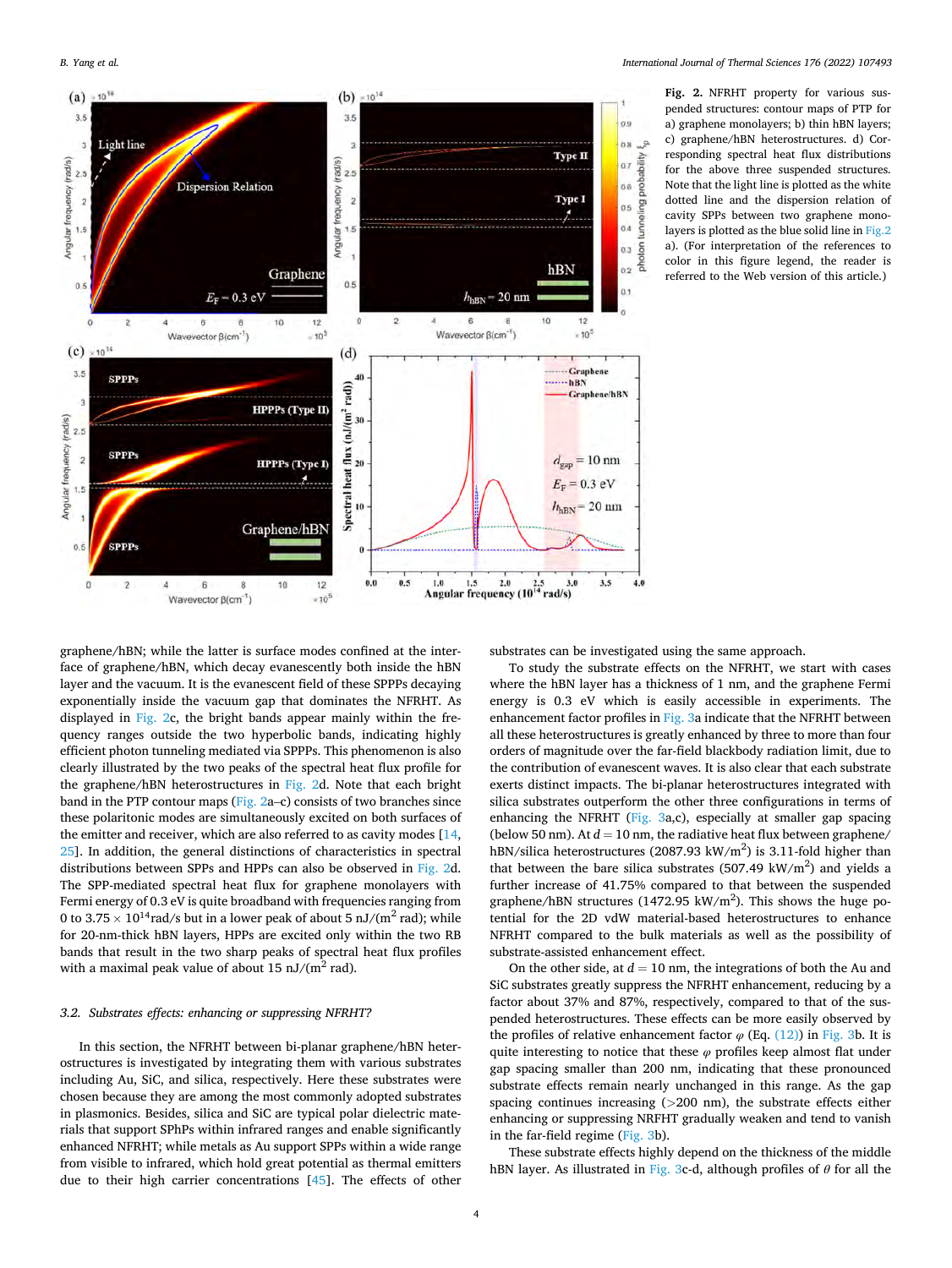<span id="page-4-0"></span>

**Fig. 3.** Substrate effects on the NFRHT between various bi-planar heterostructures: a) NFRHT enhancement factor *θ* and b) relative enhancement factor *φ* as a function of gap spacing, at *h*<sub>hBN</sub> = 1 nm and *E*<sub>F</sub> = 0.3 eV; c) NFRHT enhancement factor *θ* and d) relative enhancement factor *φ* as a function of hBN thickness, at *E*<sub>F</sub> = 0.3 eV and  $d_{\text{gap}} = 10$  nm. Note that the markers in the yellow rectangle of Fig.3c denote the NFRHT enhancement factor for corresponding heterostructures without the middle hBN layer. (For interpretation of the references to color in this figure legend, the reader is referred to the Web version of this article.)

studied heterostructures evolve differently as the hBN thickness increases, they converge to a common constant as the hBN thickness is over 200 nm. These trends indicate the gradually weakened and finally negligible substrate effects with thicker hBN layers. This can be attributed to the thickness-dependent properties of surface polaritons and their coupling with various dielectric environments, where underlying mechanisms will be discussed in detail later. In addition, the NFRHT between those heterostructures without the middle hBN layer is also investigated, which is displayed in Fig. 3c as corresponding markers in the bright yellow rectangle. It shows that even the addition of a 1 nmthick hBN film can contribute to enhancing the NFRHT between all these heterostructures, both those suspended and substrate-integrated ones, thanks to the effective hybridization of SPPs in graphene and HPPs in hBN. This in turn implies the great potential of hBN to further enhance the NFRHT of graphene-based heterostructures.

# *3.3. Underlying mechanisms*

To elucidate the underlying mechanisms of these substrate effects, the PTP contour maps are plotted and compared in [Fig. 4a](#page-5-0)–i. The substrate can greatly modify the NFRHT since it provides the dielectric environment that interacts with the hybridized polaritons in the graphene/hBN heterostructures, through either further polaritonic couplings or causing extra energy losses. The former may further enhance the NFRHT but occurs only within frequencies that have overlapped ranges; while the latter dampens most of the polaritonic energy, thus leading to largely reduced NFRHT.

For graphene/hBN/silica heterostructures, the SPhPs in silica

substrate further couple with SPPPs within its characteristic frequency ranges due to the wide resonant frequency overlap. Compared with the PTP contour maps of graphene/hBN in [Fig. 2c](#page-3-0), the bright bands mediated by SPPPs are distinctively altered due to the existence of silica phonons ([Fig. 4](#page-5-0)a,d), indicating the strong coupling between SPPPs in graphene/hBN and the SPhPs in silica. This leads to the resonant enhancement of the hybridized modes that further boost the NFRHT, as clearly illustrated by the increased area enclosed by the spectral heat flux in this range ([Fig. 4h](#page-5-0)). Note that the shapes of the bright bands mediated by SPhPs in silica are partially preserved in [Fig. 4](#page-5-0)d, implying the contributions of silica phonons to the NFRHT. In contrast, the silica exerts limited impacts on the HPPPs in the two RB bands, and so is the resultant NFRHT in these two regions. Hence, the substrate-assisted enhancement effect is the direct result of the contributions from SPhPs in the silica substrate and its effective coupling with SPPPs in graphene/ hBN.

For cases of the SiC substrate, similar coupling between SPPPs and SPhPs in SiC occurs within ranges of  $1.52-1.8 \times 10^{14}$  rad/s, illustrated by the PTP contour map that preserves the feature of SPhPs in SiC ([Fig. 4b](#page-5-0),e). But it contributes little to the NFRHT enhancement due to this very narrow overlapped range, outside which the energy carried by SPPPs is considerably dampened [\(Fig. 4e](#page-5-0),h). As a result, the SiC substrate largely suppresses the NFRHT enhancement. When it comes to the graphene/hBN/Au heterostructures, the Au substrate damps the most polaritonic energy carried by SPPPs, leading to the lowest NFRHT enhancement among all the configurations [\(Fig. 4](#page-5-0)f,h). This large damping effect can be indicated by the large imaginary part of the dielectric constant for Au, particularly in the IR regime (Fig. S1b). It is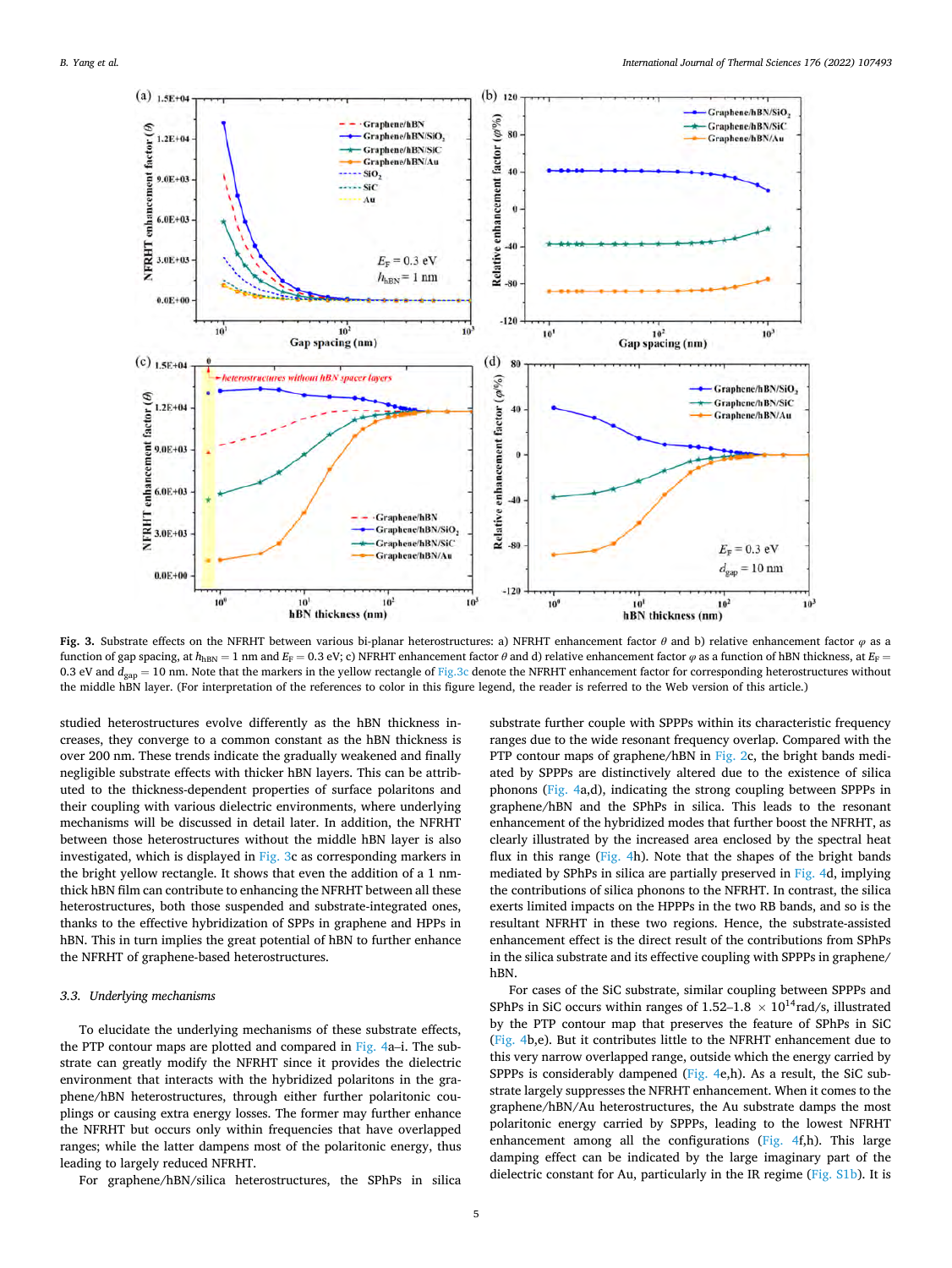<span id="page-5-0"></span>

**Fig. 4.** Mechanisms for NFRHT enhancement of various bi-planar heterostructures. a-c) Contour maps of PTP for bared substrates: a) silica; b) SiC; c) Au; d-g) PTP contour maps for graphene/hBN heterostructures integrated with substrate d) silica; e) SiC; f) Au with  $h_{hBN} = 20$  nm, and g) silica with  $h_{hBN} = 200$  nm, at  $E_F = 0.3$  eV, *d*gap = 10 nm. Note that all PTP contour maps display the *ξp*and share the same colorbar as Fig.4f, except for Fig.4e which denotes *ξs*. h-i) Spectral heat flux between corresponding heterostructures with e)  $h_{\text{hBN}} = 20$  nm and f)  $h_{\text{hBN}} = 200$  nm, the yellow solid line denoting spectral heat flux of graphene/hBN heterostructure with  $h_{\text{hBN}} = 500$  nm for better  $\xi_p$  comparison. (For interpretation of the references to color in this figure legend, the reader is referred to the Web version of this article.)

also noteworthy that the dominant contribution to the flux between Au substrates is due to eddy currents induced by the s-polarized magnetic field [\[46](#page-7-0)] (Fig. 4c), suggesting that no further coupling with SPPPs exists. In a word, the final substrate effect comes from the competition between the further enhancement mediated by the effective polaritonic coupling and the weakened effect induced by the dielectric losses to the original polaritonic energy. Substrate-assisted enhancement for the NFRHT can be achieved by properly selecting substrates that have not only wide overlapped resonant frequency ranges with the SPPPs in graphene/hBN but also low dielectric losses, just like the silica substrate.

As for the thickness-dependent NFRHT property, the main mechanism lies in the screening effect of the middle hBN layer rather than the thickness-dependent HPPs excited in hBN. Comparing the PTP contours in Fig. 4d and g, it is clear that higher orders of HPPPs appear at lower wavevector  $\beta$  in both hyperbolic bands in a thicker hBN layer. But this results in insignificant changes in spectral heat flux since the bright bands also vanish at lower wavevectors in this thicker layer. This trend can be more clearly observed in the PTP contour maps in the SI (Figs. S3a–f) for singe hBN layers with various thicknesses. Contrarily, SPPPs excited in graphene/hBN heterostructure are insensitive to the hBN thickness but very susceptible to the dielectric environment, since they are surface modes that propagate along the heterostructure interface and the substrate. More energy mediated by SPPPs tends to dissipate on the substrate with thinner hBN layers, thus resulting in less photonic energy being radiated and transferred through the vacuum gap. As the hBN thickness grows thicker, especially when the thickness is beyond the penetration depth of the evanescent field of SPPPs (about 200 nm in this case) [\[14](#page-6-0)], the carried polaritonic energy is well preserved with little loss and thus the NFRHT achieves its maximum for most heterostructures [\(Fig. 3](#page-4-0)c). Heterostructures integrated with the silica substrates are the exception since the NFRHT enhancement decreases with thicker hBN (*<*200 nm). The reason lies in that the contribution of the phonons in silica to enhancing NFRHT is also increasingly screened by the thicker hBN spacer layer. This phenomenon can be illustrated by the almost vanishing bright bands mediated by SPhPs of silica in Fig. 4g, together with the nearly overlapped profiles of spectral heat flux for various heterostructures with hBN thickness no less than 200 nm in Fig. 4i. Corresponding PTP contour maps are better compared in Fig. S4, where the distributions of bright bands for all the substrate-integrated heterostructures recover to that of the suspended graphene/hBN with 200-nm-thick-hBN. Here the penetration depth of the SPPPs in hBN is the length scale over which SPPPs can exert their influence on the electrodynamics of surrounding media [[29\]](#page-6-0), beyond which the phonons and other substrate effects are indiscriminately screened by the hBN layer. In this case, the substrate selection no longer makes difference to the NFRHT.

The polaritonic coupling in graphene/hBN strongly depends on the Fermi energy of graphene  $E_F$ , and so does the NFRHT between these bi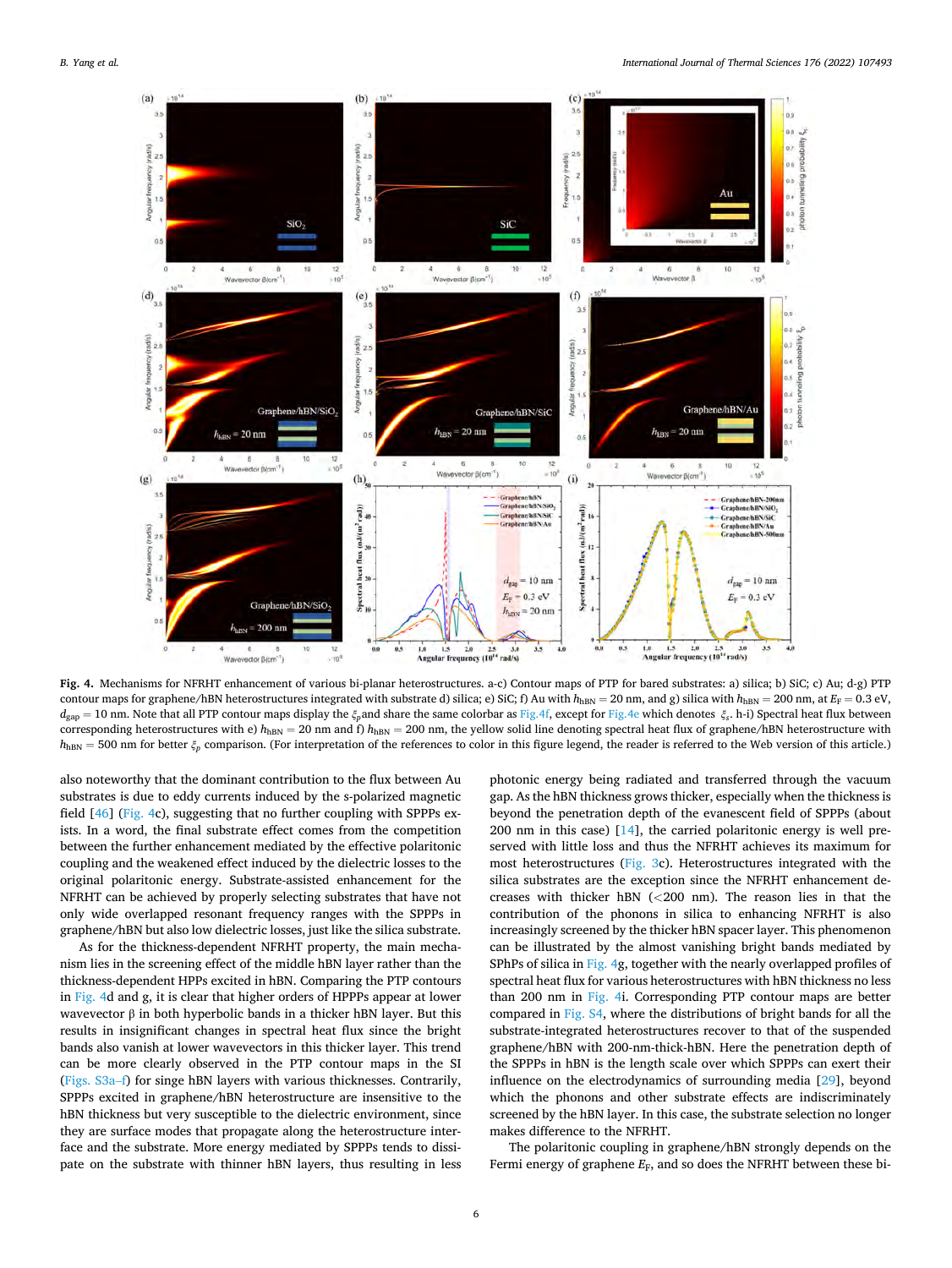<span id="page-6-0"></span>planar heterostructures. Thus, a series of simulations were also conducted to investigate the substrate effects under various Fermi energies. It is quite interesting to find that each substrate effect on NFRHT, indeed, varies as the Fermi energy changes, but the underlying mechanisms can also be attributed to the competing between the dielectric losses and polaritonic couplings. The maximal heat flux can be achieved for each bi-planar heterostructure at an optimal Fermi energy where these two mechanisms were well compromised. One can find more detailed discussions in the SI.

# **4. Conclusion**

This study theoretically investigated the effects of various substrates on the NFRHT between bi-planar graphene/hBN heterostructures, thus facilitating this kind of 2D layered heterostructures to go further into practice. The main finding is that under  $E_F = 0.3$  eV, both the Au and SiC substrates suppress the NFRHT enhancement while the silica further improves it, compared to the suspended configurations. Besides, these substrate effects highly depend on the thickness of the middle hBN spacer layer with a critical length determined by the penetration depth of evanescent fields of related SPs. Within this critical length, the substrate exerts increasingly weakened impacts on the NFRHT with thicker hBN layers, due to the competition between the polaritonic coupling and the dielectric losses; otherwise, the hBN itself is thick enough to screen all these effects. In turn, this also shows the tunability of NFRHT between heterostructures by passively tailoring the thickness of hBN or the dielectric environment of substrates. These findings will be instructive to the experimental implementation and device integration of related NFRHT-based applications.

# **Declaration of competing interest**

The authors declare that they have no known competing financial interests or personal relationships that could have appeared to influence the work reported in this paper.

# **Data availability**

Data will be made available on request.

# **Acknowledgments**

This work was supported by the National Natural Science Foundation of China (Grant No. 51925203) and the Strategic Priority Research Program of Chinese Academy of Sciences (Grant No. XDB36000000).

# **Appendix A. Supplementary data**

Supplementary data to this article can be found online at [https://doi.](https://doi.org/10.1016/j.ijthermalsci.2022.107493)  [org/10.1016/j.ijthermalsci.2022.107493.](https://doi.org/10.1016/j.ijthermalsci.2022.107493)

#### **References**

- [1] G.R. Bhatt, B. Zhao, S. Roberts, I. Datta, A. Mohanty, T. Lin, J.M. Hartmann, R. St-Gelais, S. Fan, M. Lipson, Integrated near-field thermo-photovoltaics for heat recycling, Nat. Commun. 11 (2020) 1–7, [https://doi.org/10.1038/s41467-020-](https://doi.org/10.1038/s41467-020-16197-6)  [16197-6.](https://doi.org/10.1038/s41467-020-16197-6)
- [2] A. Fiorino, L. Zhu, D. Thompson, R. Mittapally, P. Reddy, E. Meyhofer, Nanogap near-field thermophotovoltaics, Nat. Nanotechnol. 13 (2018) 806–811, [https://](https://doi.org/10.1038/s41565-018-0172-5) [doi.org/10.1038/s41565-018-0172-5.](https://doi.org/10.1038/s41565-018-0172-5)
- [3] B. Guha, C. Otey, C.B. Poitras, S. Fan, M. Lipson, Near-field radiative cooling of nanostructures, Nano Lett. 12 (2012) 4546–4550, [https://doi.org/10.1021/](https://doi.org/10.1021/nl301708e)  [nl301708e](https://doi.org/10.1021/nl301708e).
- [4] D. Thompson, L. Zhu, E. Meyhofer, P. Reddy, Nanoscale radiative thermal switching via multi-body effects, Nat. Nanotechnol. 15 (2020) 99–104, [https://doi.](https://doi.org/10.1038/s41565-019-0595-7)  [org/10.1038/s41565-019-0595-7](https://doi.org/10.1038/s41565-019-0595-7).
- [5] Y. Zhang, W. Zhu, F. Hui, M. Lanza, T. Borca-Tasciuc, M. Muñoz Rojo, A review on principles and applications of scanning thermal microscopy (SThM), Adv. Funct. Mater. 30 (2020), <https://doi.org/10.1002/adfm.201900892>.
- [6] Y. De Wilde, F. Formanek, R. Carminati, B. Gralak, P.A. Lemoine, K. Joulain, J. P. Mulet, Y. Chen, J.J. Greffet, Thermal radiation scanning tunnelling microscopy, Nature 444 (2006) 740-743, <https://doi.org/10.1038/nature05265>
- [7] B.C. Stipe, T.C. Strand, C.C. Poon, H. Balamane, T.D. Boone, J.A. Katine, J.L. Li, V. Rawat, H. Nemoto, A. Hirotsune, O. Hellwig, R. Ruiz, E. Dobisz, D.S. Kercher, N. Robertson, T.R. Albrecht, B.D. Terris, Magnetic recording at 1.5Pbm-2 using an integrated plasmonic antenna, Nat. Photonics 4 (2010) 484-488, https://doi.org, [10.1038/nphoton.2010.90](https://doi.org/10.1038/nphoton.2010.90).
- [8] M. Fedoruk, M. Meixner, S. Carretero-Palacios, T. Lohmüller, J. Feldmann, Nanolithography by plasmonic heating and optical manipulation of gold nanoparticles, ACS Nano 7 (2013) 7648–7653, [https://doi.org/10.1021/](https://doi.org/10.1021/nn402124p) [nn402124p](https://doi.org/10.1021/nn402124p).
- [9] K. Kim, B. Song, V. Fernández-Hurtado, W. Lee, W. Jeong, L. Cui, D. Thompson, J. Feist, M.T.H. Reid, F.J. García-Vidal, J.C. Cuevas, E. Meyhofer, P. Reddy, Radiative heat transfer in the extreme near field, Nature 528 (2015) 387–391, [https://doi.org/10.1038/nature16070.](https://doi.org/10.1038/nature16070)
- [10] V. Chiloyan, J. Garg, K. Esfarjani, G. Chen, Transition from near-field thermal radiation to phonon heat conduction at sub-nanometre gaps, Nat. Commun. 6 (2015) 6755, <https://doi.org/10.1038/ncomms7755>.
- [11] A. Principi, M.B. Lundeberg, N.C.H. Hesp, K.J. Tielrooij, F.H.L. Koppens, M. Polini, Super-planckian electron cooling in a van der Waals stack, Phys. Rev. Lett. 118 (2017) 1–6, <https://doi.org/10.1103/PhysRevLett.118.126804>.
- [12] C. Lucchesi, R. Vaillon, P.-O. Chapuis, Radiative heat transfer at the nanoscale: experimental trends and challenges, Nanoscale Horizons 6 (2021) 201–208, <https://doi.org/10.1039/D0NH00609B>.
- [13] C.R. Otey, L. Zhu, S. Sandhu, S. Fan, Fluctuational electrodynamics calculations of near-field heat transfer in non-planar geometries: a brief overview, J. Quant. Spectrosc. Radiat. Transf. 132 (2014) 3–11, [https://doi.org/10.1016/j.](https://doi.org/10.1016/j.jqsrt.2013.04.017) <sub>1</sub><br>1srt.2013.04.017.
- [14] B. Song, D. Thompson, A. Fiorino, Y. Ganjeh, P. Reddy, E. Meyhofer, Radiative heat conductances between dielectric and metallic parallel plates with nanoscale gaps, Nat. Nanotechnol. 11 (2016) 509-514, https://doi.org/10.1038/nnano.2016.1
- [15] L. Wang, M. Bie, W. Cai, L. Ge, Z. Ji, Y. Jia, K. Gong, X. Zhang, J. Wang, J. Xu, Giant near-field radiative heat transfer between ultrathin metallic films, Opt Express 27 (2019) 36790, https://doi.org/10.1364/oe.27.036
- [16] T. Králík, P. Hanzelka, V. Musilová, A. Srnka, P. Urban, Near field radiative heat transfer between macro-scale metallic surfaces at cryogenic temperatures, Cryogenics 113 (2021) 1–6, <https://doi.org/10.1016/j.cryogenics.2020.103156>.
- [17] B. Song, Y. Ganjeh, S. Sadat, D. Thompson, A. Fiorino, V. Fernández-Hurtado, J. Feist, F.J. Garcia-Vidal, J.C. Cuevas, P. Reddy, E. Meyhofer, Enhancement of near-field radiative heat transfer using polar dielectric thin films, Nat. Nanotechnol. 10 (2015) 253–258, [https://doi.org/10.1038/nnano.2015.6.](https://doi.org/10.1038/nnano.2015.6)
- [18] R. St-Gelais, L. Zhu, S. Fan, M. Lipson, Near-field radiative heat transfer between parallel structures in the deep subwavelength regime, Nat. Nanotechnol. 11 (2016) 515–519, <https://doi.org/10.1038/nnano.2016.20>.
- [19] S.V. Boriskina, J.K. Tong, Y. Huang, J. Zhou, V. Chiloyan, G. Chen, Enhancement and tunability of near-field radiative heat transfer mediated by surface plasmon polaritons in thin plasmonic films, Photonics 2 (2015) 659–683, [https://doi.org/](https://doi.org/10.3390/photonics2020659)  0.3390/photonics202065
- [20] X.L. Liu, R.Z. Zhang, Z.M. Zhang, Near-field radiative heat transfer with dopedsilicon nanostructured metamaterials, Int. J. Heat Mass Tran. 73 (2014) 389–398, [https://doi.org/10.1016/j.ijheatmasstransfer.2014.02.021.](https://doi.org/10.1016/j.ijheatmasstransfer.2014.02.021)
- [21] X.L. Liu, R.Z. Zhang, Z.M. Zhang, Near-field thermal radiation between hyperbolic metamaterials: graphite and carbon nanotubes, Appl. Phys. Lett. 103 (2013), <https://doi.org/10.1063/1.4832057>.
- [22] H. Iizuka, S. Fan, Significant enhancement of near-field electromagnetic heat transfer in a multilayer structure through multiple surface-states coupling, Phys. Rev. Lett. 120 (2018) 63901, [https://doi.org/10.1103/PhysRevLett.120.063901.](https://doi.org/10.1103/PhysRevLett.120.063901)
- [23] M. Lim, J. Song, S.S. Lee, B.J. Lee, Tailoring near-field thermal radiation between metallo-dielectric multilayers using coupled surface plasmon polaritons, Nat. Commun. 9 (2018) 1–9, [https://doi.org/10.1038/s41467-018-06795-w.](https://doi.org/10.1038/s41467-018-06795-w)
- [24] M. Luo, J. Zhao, M. Antezza, Near-field radiative heat transfer between twisted nanoparticle gratings, Appl. Phys. Lett. 117 (2020), [https://doi.org/10.1063/](https://doi.org/10.1063/5.0018329) [5.0018329.](https://doi.org/10.1063/5.0018329)
- [25] V. Fernández-Hurtado, F.J. García-Vidal, S. Fan, J.C. Cuevas, Enhancing near-field radiative heat transfer with Si-based metasurfaces, Phys. Rev. Lett. 118 (2017) 1–6, [https://doi.org/10.1103/PhysRevLett.118.203901.](https://doi.org/10.1103/PhysRevLett.118.203901)
- [26] O. Ilic, M. Jablan, J.D. Joannopoulos, I. Celanovic, H. Buljan, M. Soljačić, Nearfield thermal radiation transfer controlled by plasmons in graphene, Phys. Rev. B Condens. Matter 85 (2012) 1-4, https://doi.org/10.1103/PhysRevB.85.15542
- [27] Y. Zhang, H.L. Yi, H.P. Tan, Near-field radiative heat transfer between black phosphorus sheets via anisotropic surface plasmon polaritons, ACS Photonics 5 (2018) 3739–3747, <https://doi.org/10.1021/acsphotonics.8b00776>.
- [28] L. Ge, Y. Cang, K. Gong, L. Zhou, D. Yu, Y. Luo, Control of near-field radiative heat transfer based on anisotropic 2D materials, AIP Adv. 8 (2018), https://doi.org/ [10.1063/1.5049471](https://doi.org/10.1063/1.5049471).
- [29] S. Dai, Q. Ma, M.K. Liu, T. Andersen, Z. Fei, M.D. Goldflam, M. Wagner, K. Watanabe, T. Taniguchi, M. Thiemens, F. Keilmann, G.C.A.M. Janssen, S.E. Zhu, P. Jarillo-Herrero, M.M. Fogler, D.N. Basov, Graphene on hexagonal boron nitride as a tunable hyperbolic metamaterial, Nat. Nanotechnol. 10 (2015) 682–686, <https://doi.org/10.1038/nnano.2015.131>.
- [30] K. Shi, F. Bao, S. He, Enhanced near-field thermal radiation based on multilayer graphene-hBN heterostructures, ACS Photonics 4 (2017) 971–978, [https://doi.org/](https://doi.org/10.1021/acsphotonics.7b00037)  [10.1021/acsphotonics.7b00037.](https://doi.org/10.1021/acsphotonics.7b00037)